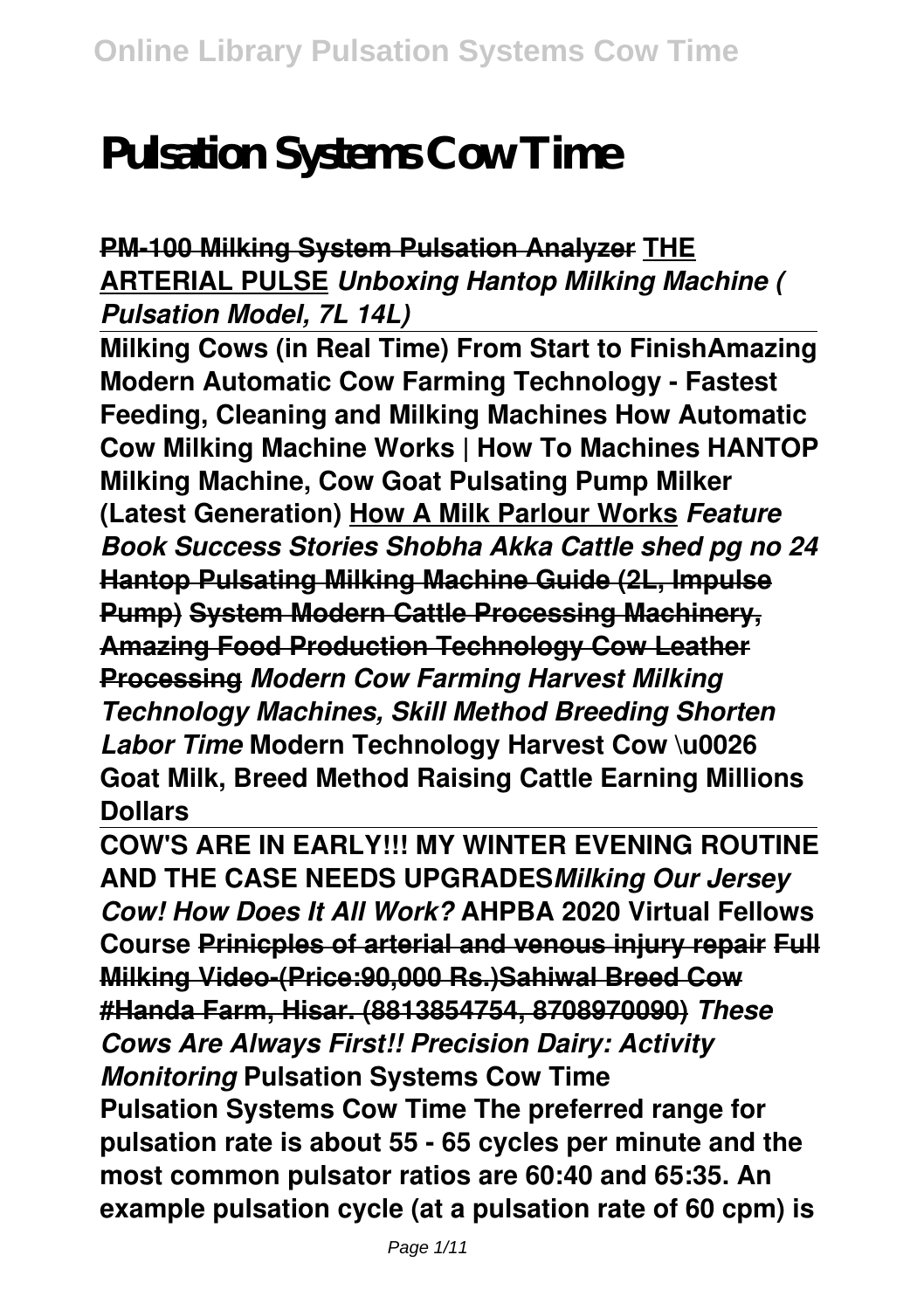**shown in the diagram below. Pulsation Systems Cow Time - modapktown.com**

**Pulsation Systems Cow Time - agnoleggio.it Title: Pulsation Systems Cow Time Author: vfktsbm.anadrol-results.co-2020-10-28T00:00:00+00:01 Subject: Pulsation Systems Cow Time Keywords: pulsation, systems, cow, time**

**Pulsation Systems Cow Time - vfktsbm.anadrolresults.co Pulsation rate is the number of times the pulsator goes through a full open and close cycle per minute, measured in pulses per minute (ppm). Pulsation ratio is the percentage of time the pulsator is in the milking (open) phase compared to the resting (closed) phase. Pulsators are set optimally within the following ranges: Rate 50 to 60 ppm**

**Pulsation and vacuum systems - DairyNZ Pulsation Systems Cow Time Pulsation Systems Cow Time - demers.uborka-kvartir.me The preferred range for pulsation rate is about 55 - 65 cycles per minute and the most common pulsator ratios are 60:40 and 65:35. Pulsation Systems Cow Time - agnoleggio.it pulsation systems cow time as skillfully as evaluation them wherever you are now.**

#### **Pulsation Systems Cow Time**

**pulsation systems cow time. However, the stamp album in soft file will be furthermore easy to entre all time. You can resign yourself to it into the gadget or computer unit. So, you can quality correspondingly easy to overcome what call as great reading experience. ROMANCE** Page 2/11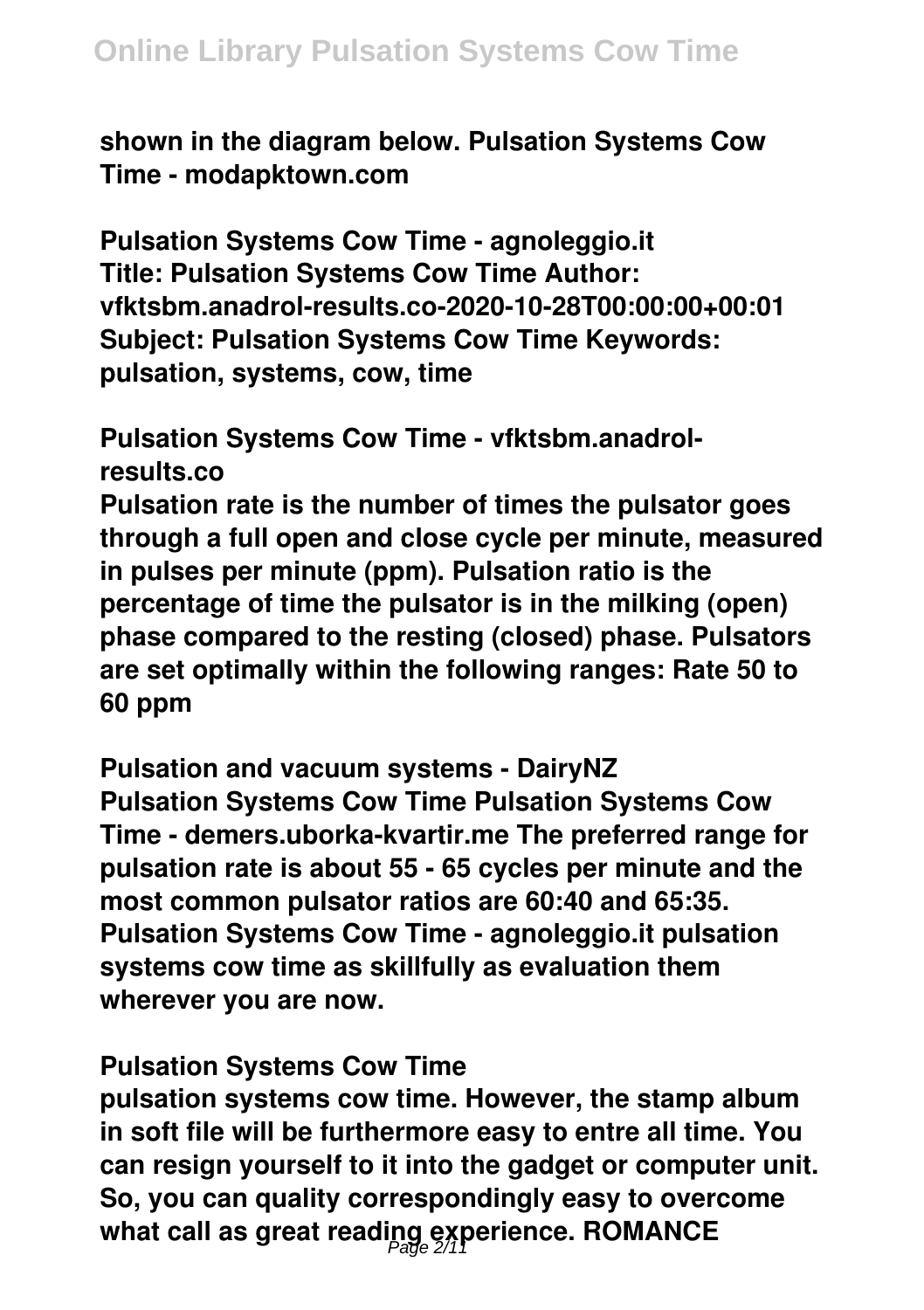# **ACTION & ADVENTURE MYSTERY & THRILLER BIOGRAPHIES & HISTORY Page 5/6**

**Pulsation Systems Cow Time - 1x1px.me Read Online Pulsation Systems Cow Time Pulsation Systems Cow Time - testforum.pockettroops.com Pulsation Systems Cow Time Pulsation Systems Cow Time - demers.uborka-kvartir.me The preferred range for pulsation rate is about 55 - 65 cycles per minute and the most common pulsator ratios are 60:40 and 65:35.**

**Pulsation Systems Cow Time - relayhost.rishivalley.org As this pulsation systems cow time, it ends stirring subconscious one of the favored ebook pulsation systems cow time collections that we have. This is why you remain in the best website to look the incredible book to have. Myanonamouse is a private bit torrent tracker that needs you to register with your email id to get access to its database.**

**Pulsation Systems Cow Time - webmail.bajanusa.com The default pulsation ratio is oftentimes split between 60 percent open time and 40 percent close time. Ratios can also be split, giving different ratios to front quarters and rear quarters. However, it is always important to consult with the manufacturer, as recommendations for pulsation rates and ratios can vary based on the type of equipment and liner being used.**

**Does your pulsation system need a check-up? - Progressive ...**

**Increase Milking Speed. Installing one Pulsator per cow maximises air flow to the teat cup chamber, allowing an increased response time in the A phase (opening the** Page 3/11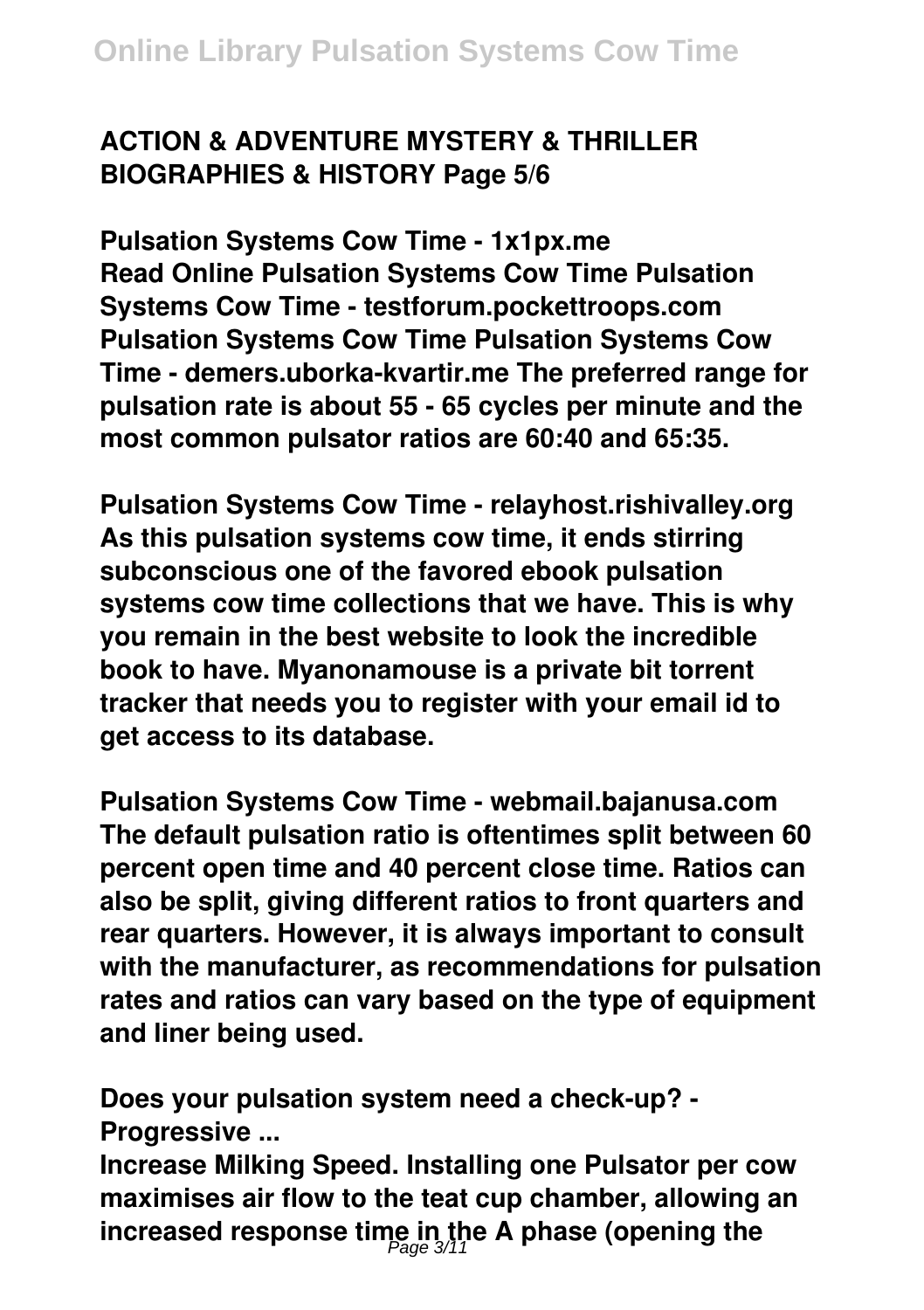**liner) of the pulsation cycle. This in turn maximises the B phase, speeding up the milking of the cow, Stimulation pulsation increases the pulsation rate, massages the teat at the start of the milking,and encourages faster milk let down,**

**Pearson Ireland - Dairy Systems - Milking Machines-Pulsation**

**CoPulsation™ is truly the most current and technologically advanced pulsation product in the world. It represents the first real change in over 40 years. This patented technology incorporates two co-dependent solenoids to provide a superior pulsation action that changes the dynamics of the liner and the way it interacts with the teat.**

**CoPulsation™Milking System - the first real advancement in ...**

**pulsated output for long life and predictable cow milking every day. Wide range of pulsation ratios— optimize milk and rest phases for fast, gentle milking. Wide range of pulsation rates— rate of pulsations per minute is synchronized with ratio to provide fast, gentle milking. Heavy duty— handles 24 simultaneous or 12 alternating pulsators.**

**Pulsation Systems - Dairy Lane Systems Milk yields are maximized when calm cows are milked with a consistent routine from one milking to the next and from one milker to the next. The pulsation ratio or vacuum of a milking machine affects milk flow and milking time, and has also been reported to influence teat condition and somatic cell count (SCC). There are important differences between conventional and robotic** Page 4/11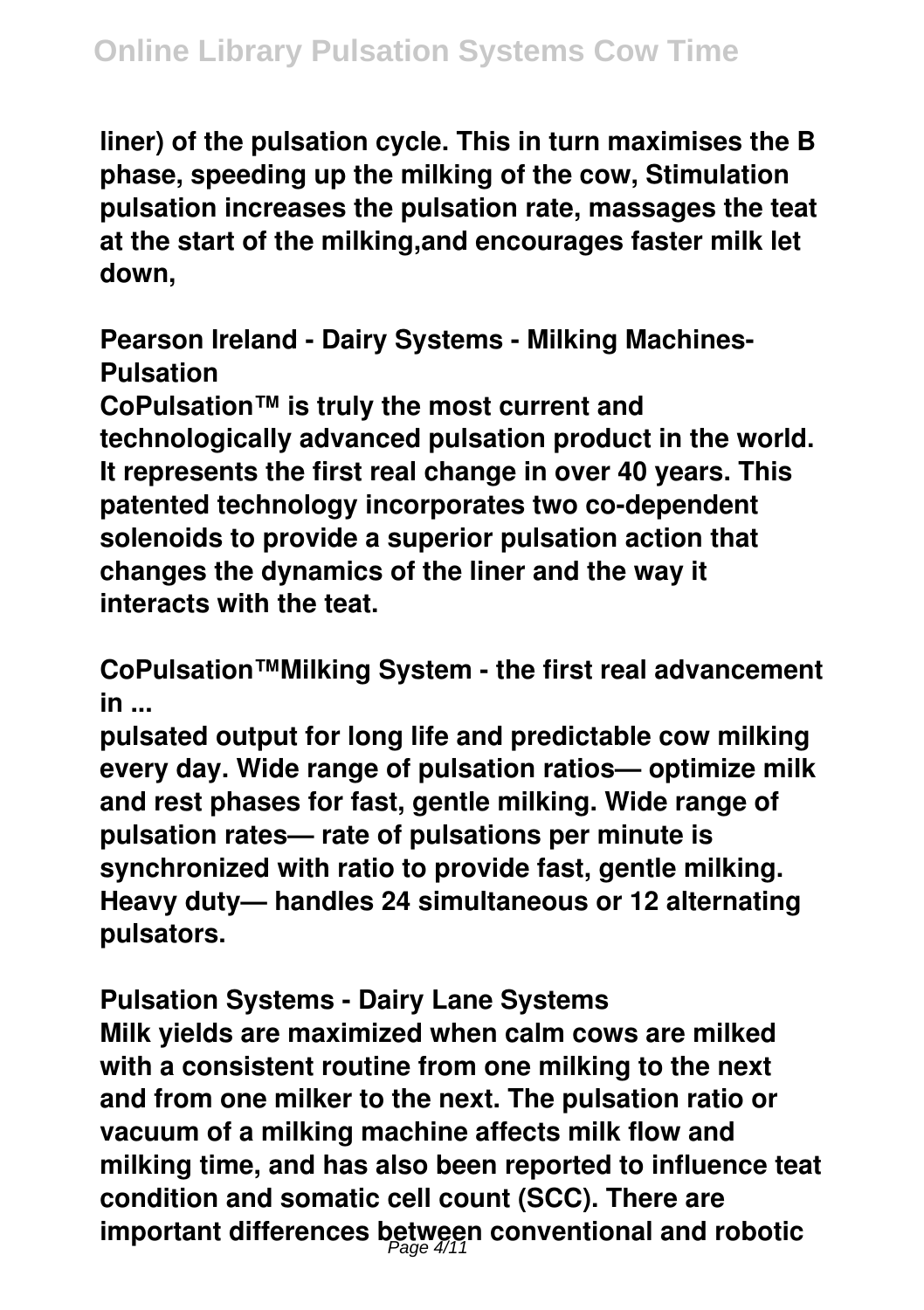**milking systems when it comes to pulsation ratios and vacuum time on cows.**

**How pulsation and vacuum differ in automated milking systems**

**INO-Pulse PM-100 Pulsation Analyzer Milking System Analyzer Milking station pulsation analyzer Stop milk cow papillitis and mastitis with PM-100 Pulsation Analyzer. Pulsator tester, Pulsator ...**

**PM-100 Milking System Pulsation Analyzer Solid state control — no moving parts and consistent pulsation output. Provides long life and predictable cow milking, even on a 24-hour dairy. Wide range of pulsation ratios — optimize milk and rest phases for fast and gentle milking. Wide range of pulsation rates — optimize the rate of pulsations per minute.**

**Pulsation - Lethbridge Dairy Mart LTD**

**Cow Time have some of the best pig farmers, showing people how to take care of their pigs. Farming practice for Cattle Farming. Cows are the most versatile animals in the kingdom. Our farmers at the show will show you some trade secrets on the best milking techniques. Any Quantity Cash.**

### **Cow Time | Currency Conversion**

**Is an innovative, compact and efficient real-time milk analyzer. It analyzes the milk components of each cow during milking while being in constant communication with the central computer gathering valuable information that will facilitate decision making in that precise moment. AfiLab allows today's dairy farmers an early feeding and health issues identification in the herd.** Page 5/11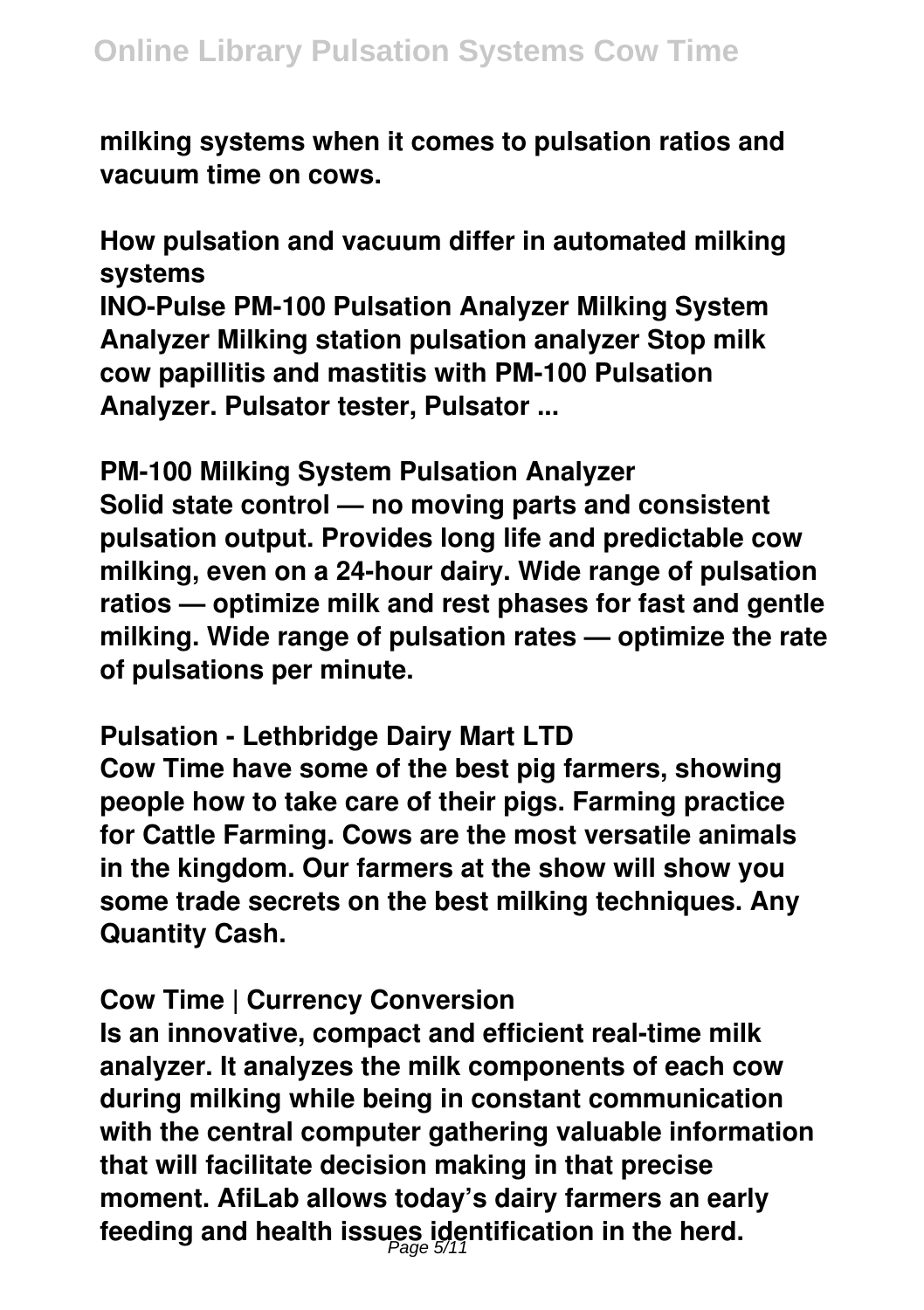**Madero Dairy Systems - In-line real time individual milk ... Cow Milking Equipment; Pulsation Systems and Replacement Parts; Pulsation Systems and Replacement Parts. All Categories. Clearance & Closeouts; Feeding Supplies - Calf; Feeding Supplies - Kid, lamb and alpaca; Web Specials! Goat Milking Equipment. Bucket Milking Systems - complete;**

## **PM-100 Milking System Pulsation Analyzer THE ARTERIAL PULSE** *Unboxing Hantop Milking Machine ( Pulsation Model, 7L 14L)*

**Milking Cows (in Real Time) From Start to FinishAmazing Modern Automatic Cow Farming Technology - Fastest Feeding, Cleaning and Milking Machines How Automatic Cow Milking Machine Works | How To Machines HANTOP Milking Machine, Cow Goat Pulsating Pump Milker (Latest Generation) How A Milk Parlour Works** *Feature Book Success Stories Shobha Akka Cattle shed pg no 24* **Hantop Pulsating Milking Machine Guide (2L, Impulse Pump) System Modern Cattle Processing Machinery, Amazing Food Production Technology Cow Leather Processing** *Modern Cow Farming Harvest Milking Technology Machines, Skill Method Breeding Shorten Labor Time* **Modern Technology Harvest Cow \u0026 Goat Milk, Breed Method Raising Cattle Earning Millions Dollars** 

**COW'S ARE IN EARLY!!! MY WINTER EVENING ROUTINE AND THE CASE NEEDS UPGRADES***Milking Our Jersey Cow! How Does It All Work?* **AHPBA 2020 Virtual Fellows Course Prinicples of arterial and venous injury repair Full**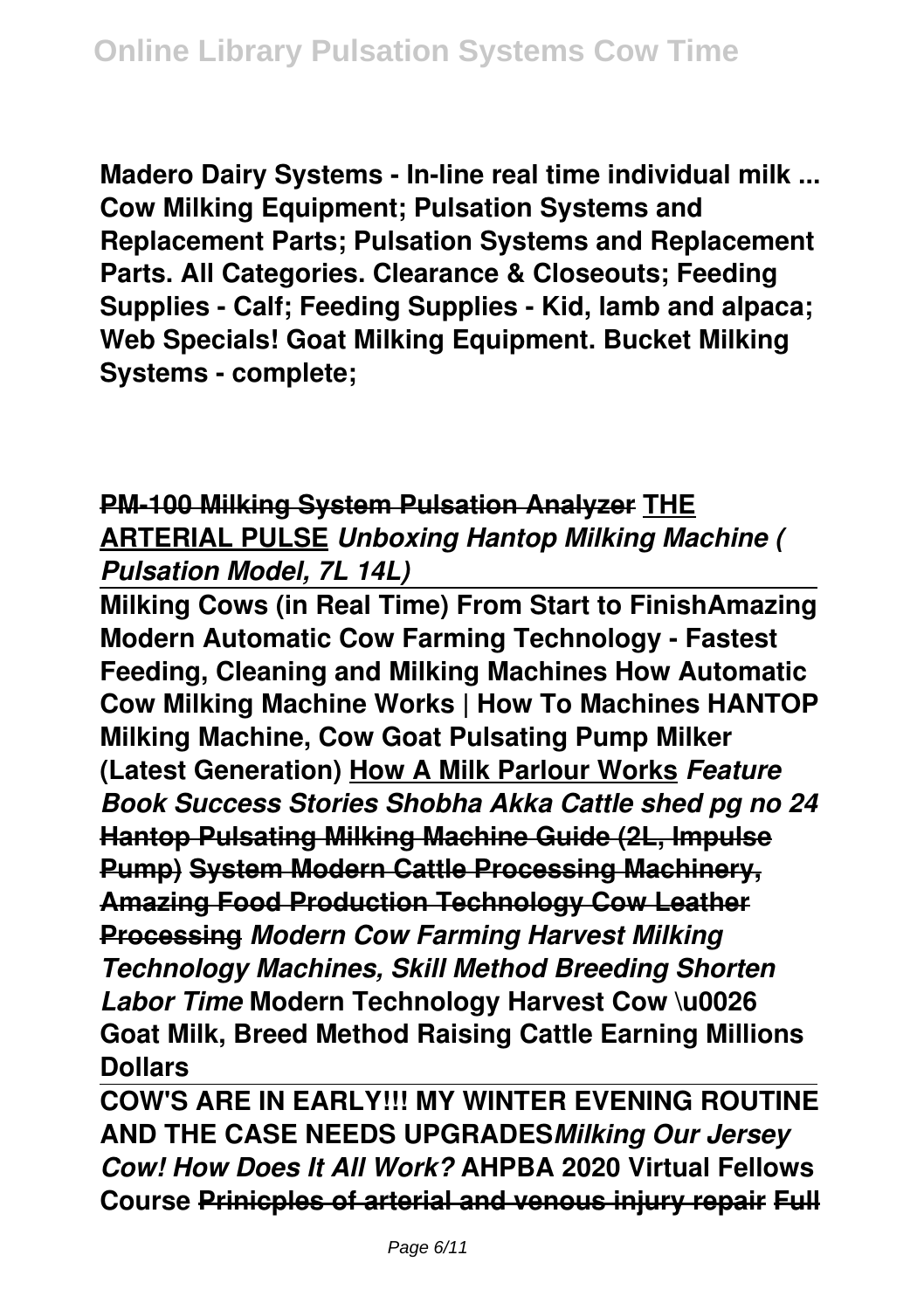**Milking Video-(Price:90,000 Rs.)Sahiwal Breed Cow #Handa Farm, Hisar. (8813854754, 8708970090)** *These Cows Are Always First!! Precision Dairy: Activity Monitoring* **Pulsation Systems Cow Time Pulsation Systems Cow Time The preferred range for pulsation rate is about 55 - 65 cycles per minute and the most common pulsator ratios are 60:40 and 65:35. An example pulsation cycle (at a pulsation rate of 60 cpm) is shown in the diagram below. Pulsation Systems Cow Time - modapktown.com**

**Pulsation Systems Cow Time - agnoleggio.it Title: Pulsation Systems Cow Time Author: vfktsbm.anadrol-results.co-2020-10-28T00:00:00+00:01 Subject: Pulsation Systems Cow Time Keywords: pulsation, systems, cow, time**

**Pulsation Systems Cow Time - vfktsbm.anadrolresults.co**

**Pulsation rate is the number of times the pulsator goes through a full open and close cycle per minute, measured in pulses per minute (ppm). Pulsation ratio is the percentage of time the pulsator is in the milking (open) phase compared to the resting (closed) phase. Pulsators are set optimally within the following ranges: Rate 50 to 60 ppm**

**Pulsation and vacuum systems - DairyNZ Pulsation Systems Cow Time Pulsation Systems Cow Time - demers.uborka-kvartir.me The preferred range for pulsation rate is about 55 - 65 cycles per minute and the most common pulsator ratios are 60:40 and 65:35. Pulsation Systems Cow Time - agnoleggio.it pulsation** systems cow time as skillfully as evaluation them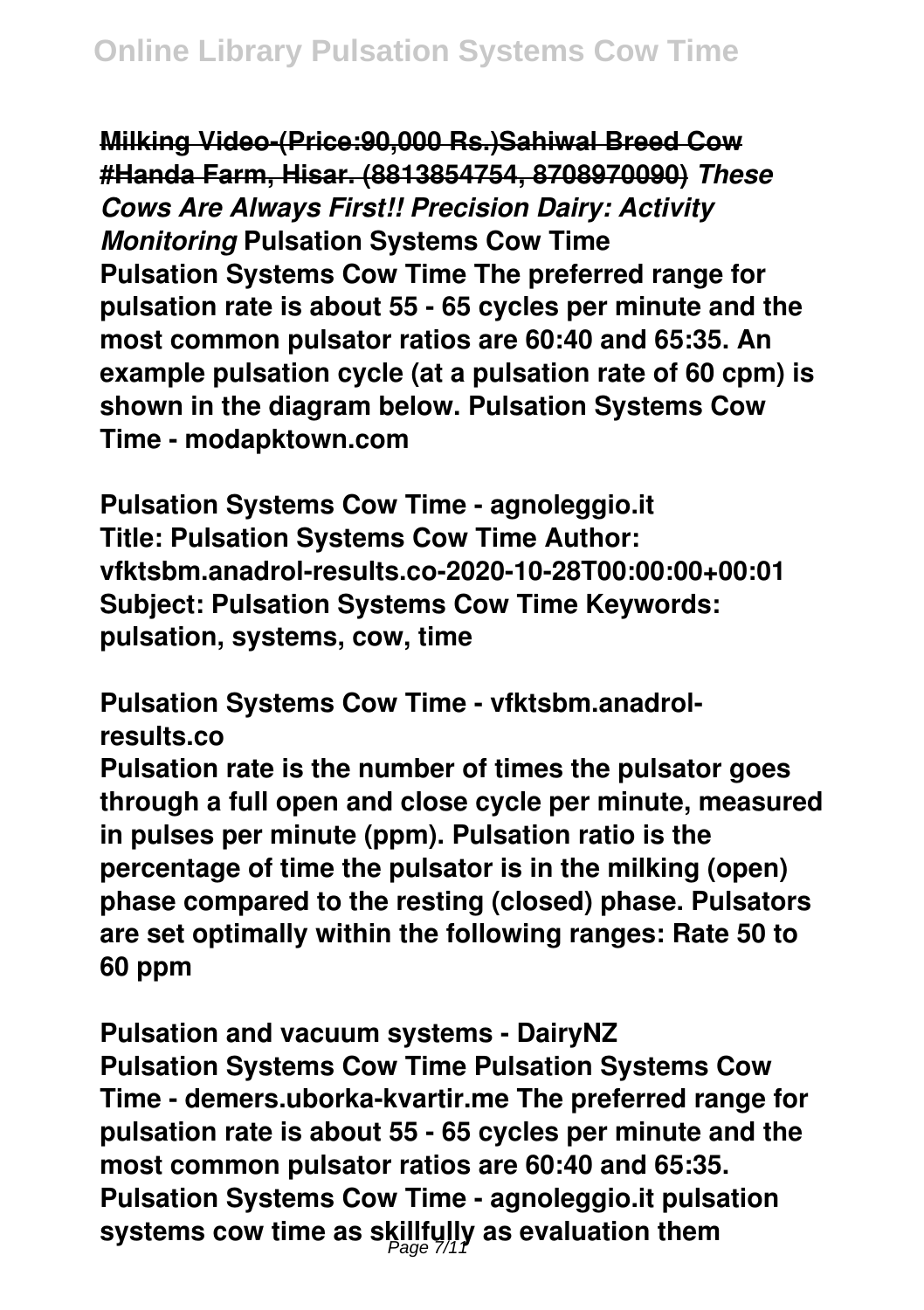**wherever you are now.**

**Pulsation Systems Cow Time**

**pulsation systems cow time. However, the stamp album in soft file will be furthermore easy to entre all time. You can resign yourself to it into the gadget or computer unit. So, you can quality correspondingly easy to overcome what call as great reading experience. ROMANCE ACTION & ADVENTURE MYSTERY & THRILLER BIOGRAPHIES & HISTORY Page 5/6**

**Pulsation Systems Cow Time - 1x1px.me Read Online Pulsation Systems Cow Time Pulsation Systems Cow Time - testforum.pockettroops.com Pulsation Systems Cow Time Pulsation Systems Cow Time - demers.uborka-kvartir.me The preferred range for pulsation rate is about 55 - 65 cycles per minute and the most common pulsator ratios are 60:40 and 65:35.**

**Pulsation Systems Cow Time - relayhost.rishivalley.org As this pulsation systems cow time, it ends stirring subconscious one of the favored ebook pulsation systems cow time collections that we have. This is why you remain in the best website to look the incredible book to have. Myanonamouse is a private bit torrent tracker that needs you to register with your email id to get access to its database.**

**Pulsation Systems Cow Time - webmail.bajanusa.com The default pulsation ratio is oftentimes split between 60 percent open time and 40 percent close time. Ratios can also be split, giving different ratios to front quarters and rear quarters. However, it is always important to consult with the manufacturer, as recommendations for pulsation** Page 8/11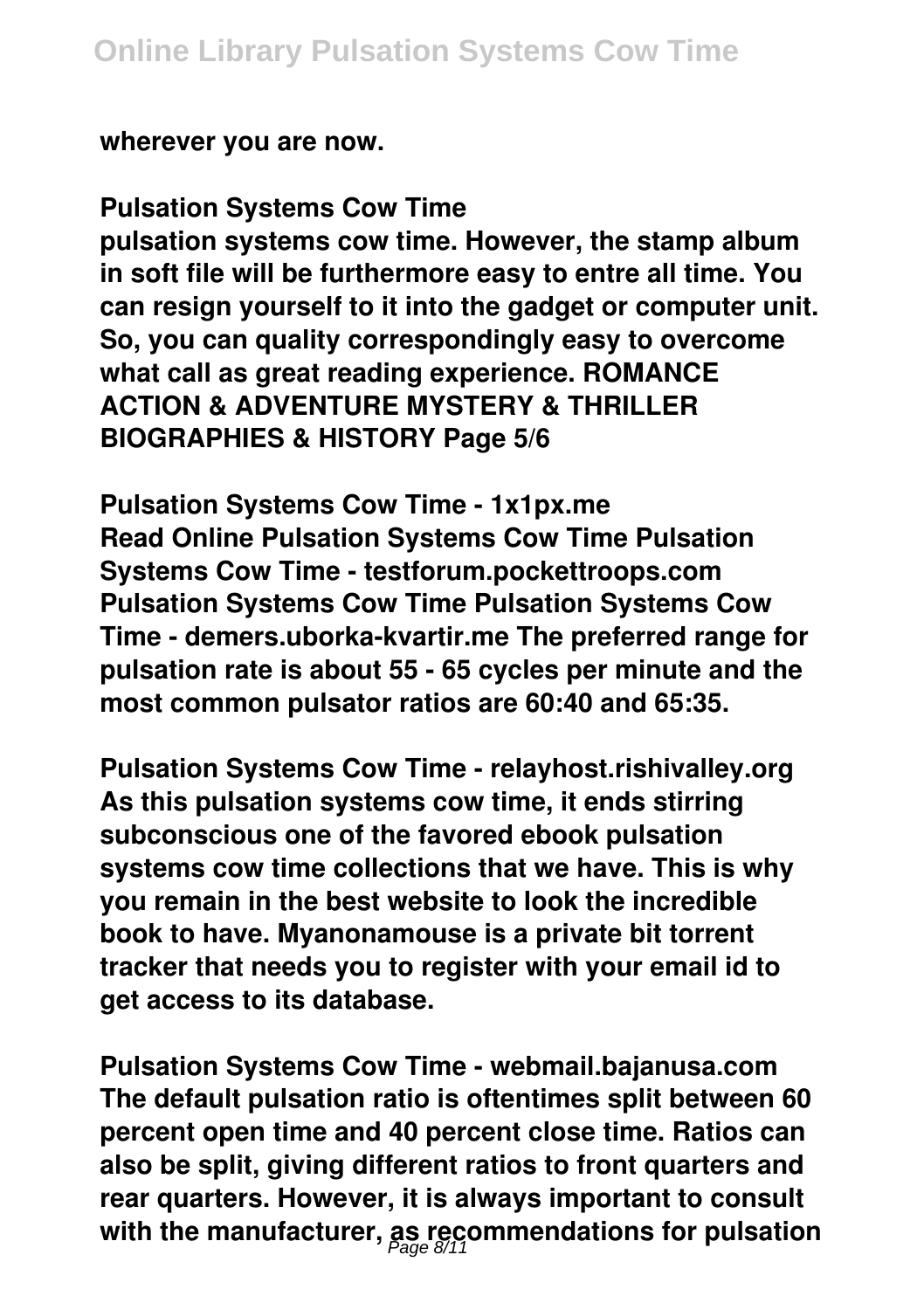**rates and ratios can vary based on the type of equipment and liner being used.**

**Does your pulsation system need a check-up? - Progressive ...**

**Increase Milking Speed. Installing one Pulsator per cow maximises air flow to the teat cup chamber, allowing an increased response time in the A phase (opening the liner) of the pulsation cycle. This in turn maximises the B phase, speeding up the milking of the cow, Stimulation pulsation increases the pulsation rate, massages the teat at the start of the milking,and encourages faster milk let down,**

**Pearson Ireland - Dairy Systems - Milking Machines-Pulsation**

**CoPulsation™ is truly the most current and technologically advanced pulsation product in the world. It represents the first real change in over 40 years. This patented technology incorporates two co-dependent solenoids to provide a superior pulsation action that changes the dynamics of the liner and the way it interacts with the teat.**

**CoPulsation™Milking System - the first real advancement in ...**

**pulsated output for long life and predictable cow milking every day. Wide range of pulsation ratios— optimize milk and rest phases for fast, gentle milking. Wide range of pulsation rates— rate of pulsations per minute is synchronized with ratio to provide fast, gentle milking. Heavy duty— handles 24 simultaneous or 12 alternating pulsators.**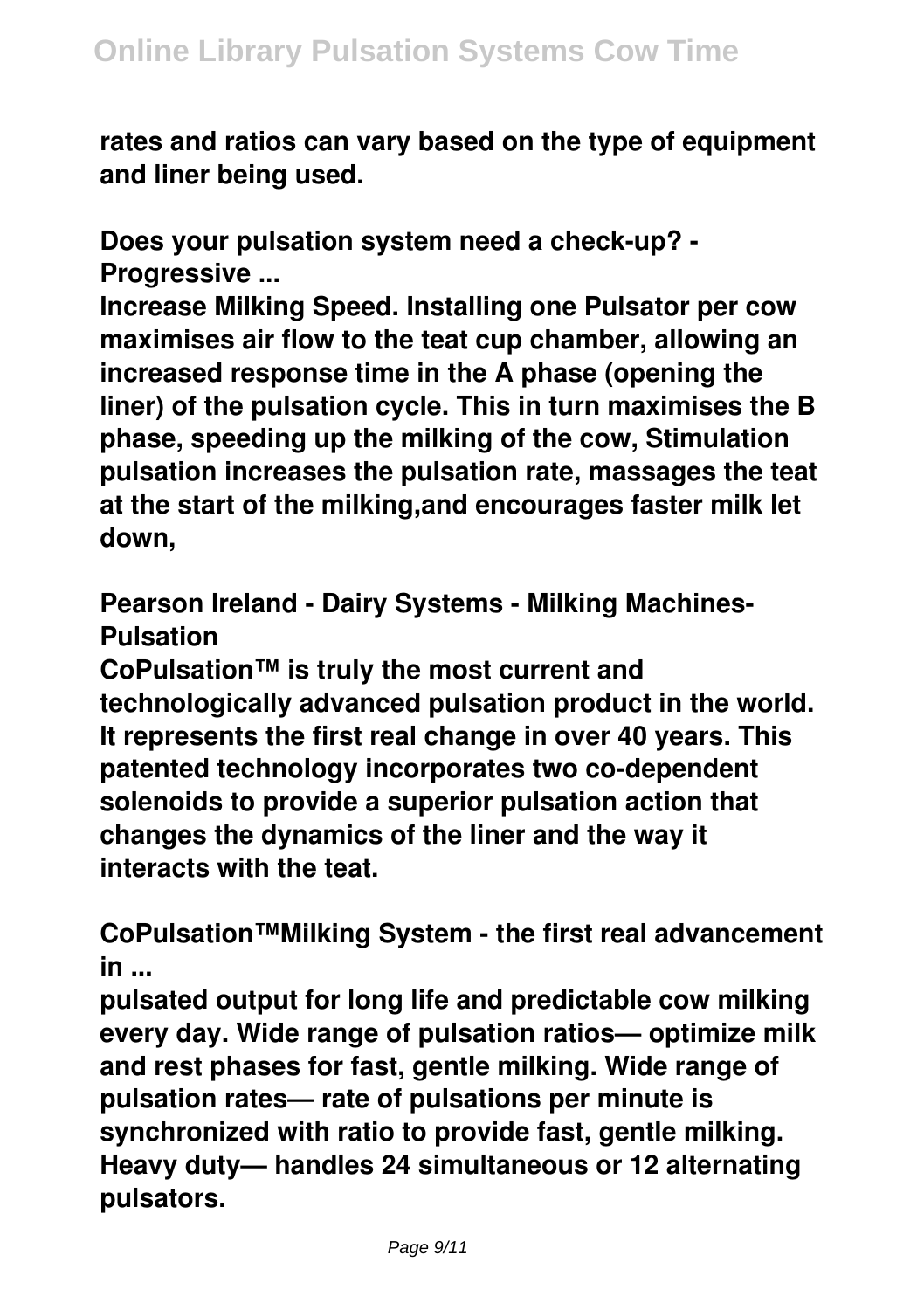**Pulsation Systems - Dairy Lane Systems Milk yields are maximized when calm cows are milked with a consistent routine from one milking to the next and from one milker to the next. The pulsation ratio or vacuum of a milking machine affects milk flow and milking time, and has also been reported to influence teat condition and somatic cell count (SCC). There are important differences between conventional and robotic milking systems when it comes to pulsation ratios and vacuum time on cows.**

**How pulsation and vacuum differ in automated milking systems**

**INO-Pulse PM-100 Pulsation Analyzer Milking System Analyzer Milking station pulsation analyzer Stop milk cow papillitis and mastitis with PM-100 Pulsation Analyzer. Pulsator tester, Pulsator ...**

**PM-100 Milking System Pulsation Analyzer Solid state control — no moving parts and consistent pulsation output. Provides long life and predictable cow milking, even on a 24-hour dairy. Wide range of pulsation ratios — optimize milk and rest phases for fast and gentle milking. Wide range of pulsation rates — optimize the rate of pulsations per minute.**

**Pulsation - Lethbridge Dairy Mart LTD**

**Cow Time have some of the best pig farmers, showing people how to take care of their pigs. Farming practice for Cattle Farming. Cows are the most versatile animals in the kingdom. Our farmers at the show will show you some trade secrets on the best milking techniques. Any Quantity Cash.**